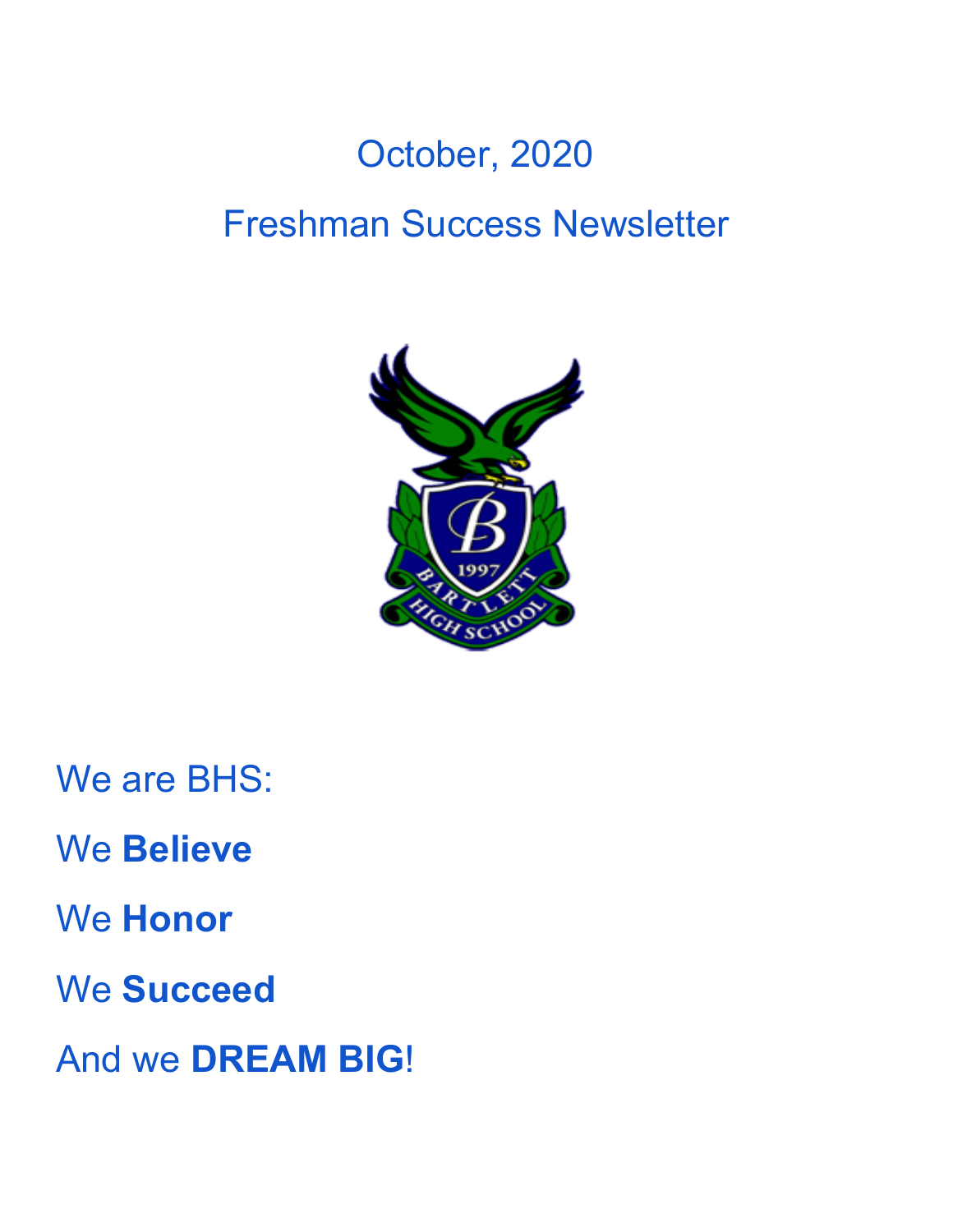Hello class of 2024! I hope you are getting used to e-learning. It's tough-but you can do it. It helps if you turn your camera on-your teachers want to put a face to a name. It also helps keep you more engaged in class. Give it a try!

Check you school email a few times/week-teachers (and me) send you notifications via email.

## **Freshmen on Track:**

### **What does this mean?**

**Freshmen who are on track to graduate in four years are those who have at least 10 credits by the end of 9th grade, and receive no more than one E in core classes (English, Math, Science, Social Studies). Let me know if you need help-we have tutors and your Peer Leader mentor is a great resource.**

If you haven't already done so, please send me (adeledalesandro@u-46.org) a picture of yourself with a sentence or two about your hobbies and what you are looking forward to at BHS. Also, don't forget to fill out the [survey](https://docs.google.com/forms/d/e/1FAIpQLSeIf9xAR9nZlx-Gx_-FatUZPjF1I5wwWjg7ybFGZ15xlbfwrg/viewform?usp=pp_url)!

# **Important Dates:**

**October 22- 1st Quarter ends.** This means **grades** will be posted. Now is the time for you to reach out to your teachers-ask them if you can make up missing formatives or summatives.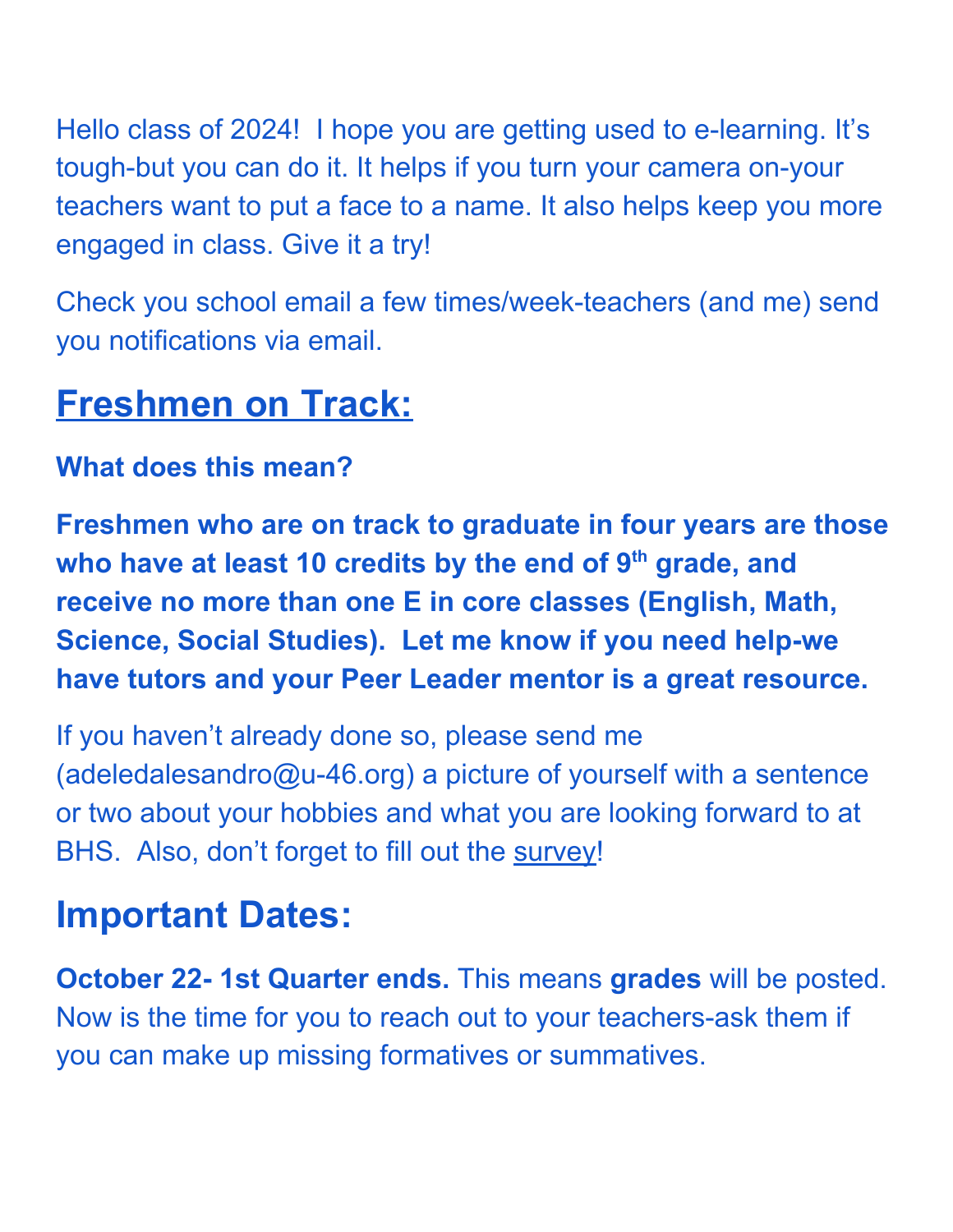**November 30th-December 4th:** Course selection for all freshmen will take place during this week. Counselors will present course options and assist students in choosing their courses for Sophomore year. There will be more information shared soon!

School Counselors will be visiting all freshman Biology classrooms over the next two weeks to talk about the role of a Counselor and to review various resources available.

**Freshman Advisory Board**: Will be made up of freshmen students to support each other and have a voice in what happens at BHS. Let me know if you are interested via this [survey.](https://docs.google.com/forms/d/e/1FAIpQLScAIFXjkrXjNp3arFQEeU903pU-50LSDPOne-WpvpZP3uP3kA/viewform?usp=pp_url)

### **Student Services:**

#### **A message from our nurse, Leann Nietzke:**

All Freshmen/9th graders must provide a physical exam to the School Health Office (Nurses' Office) per Illinois school code. These were due October 15. If you know you haven't turned in your student's physical yet, please don't wait for our call! Turn it in by fax (630-736-7137), email (LeiannNeitzke@u-46.org) or by dropping it off at BHS (door 26 on Schick Road). We are in the office from 7:30 am to 3 pm Monday - Friday.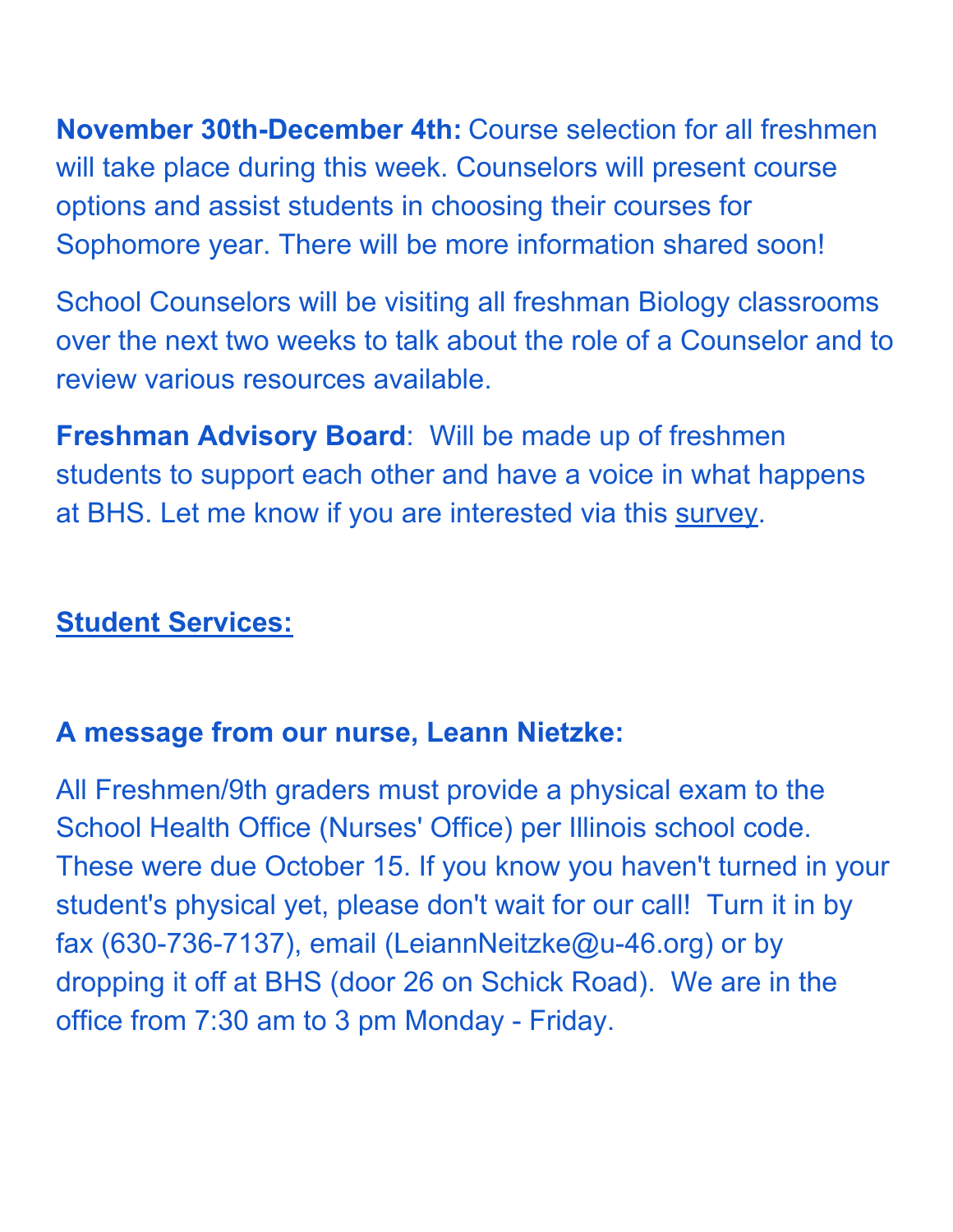**Social workers** are available to meet with students to help address social-emotional concerns. Please do not hesitate to reach out anytime. To identify which social worker to contact, the breakdown of alpha and emails are listed below:

**Mrs. Hermann A-G lorihermann@u-46.org Ms. Andrews H-O alisonandrews@u-46.org Mr. Johnson P-Z [markjohnson@u-46.org](mailto:markjohnson@u-46.org)**

#### **Counselor by alpha:**

- **A-Castillo-Mrs. Langerock ext. 4639**
- **Castro-Galati-Mr. Van Booven ext.4191**
- **Gall-Kaj-Mrs. Fulhart ext. 4639**
- **Kal-Miller-Mrs Cauley ext.4638**
- **Miq-Phil-Mrs. Hilvert ext.4686**
- **Pia-Sol-Mrs. Laursen ext. 4637**
- **Som-Z-Mrs. Bean ext.4687**